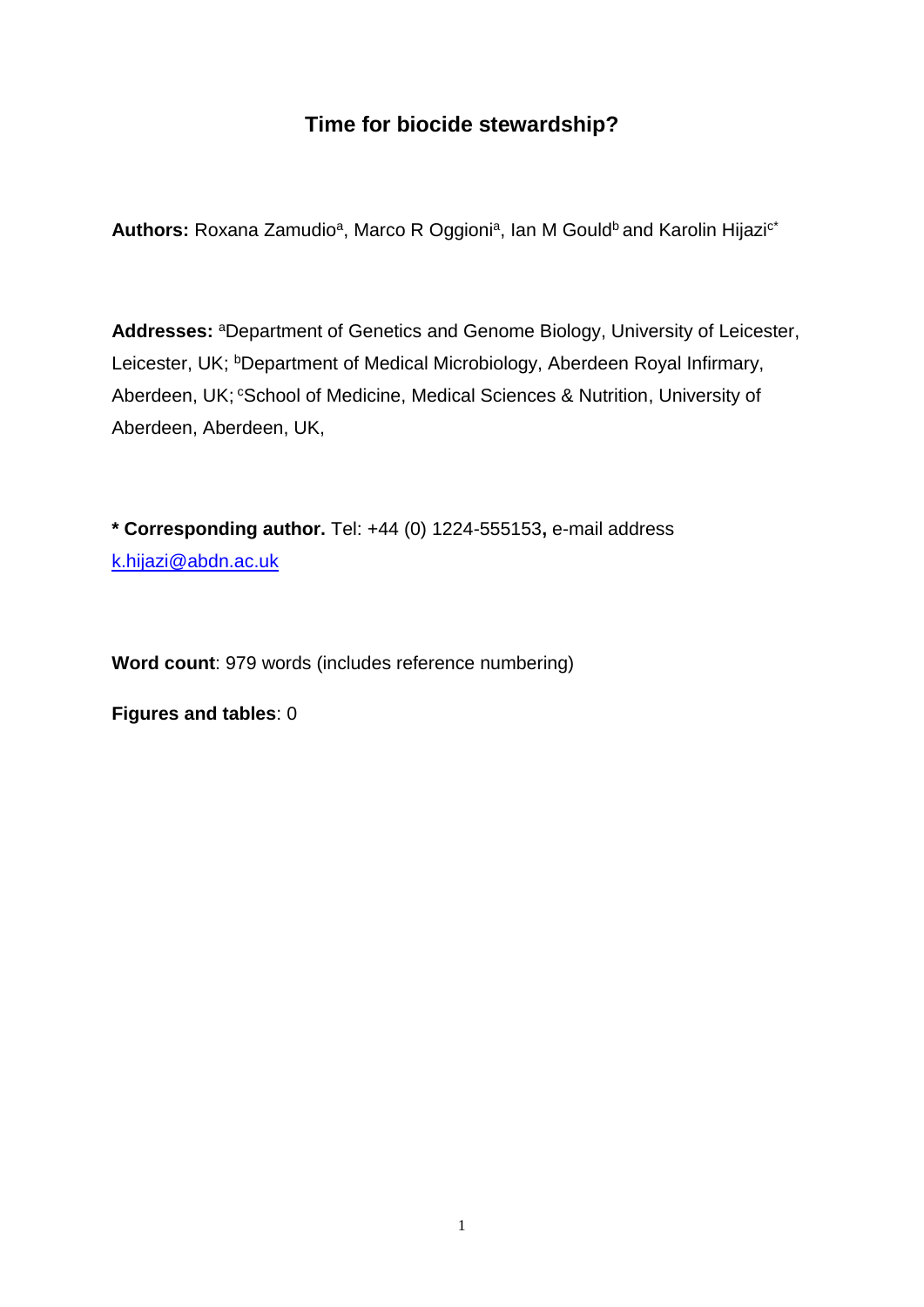**To the Editor –** we wish to comment on the article by Lee *et al* <sup>1</sup> . We welcome this important work emphasising the spread of pathogenic multidrug resistance *Staphylococcus epidermidis* globally but wish to highlight some critical findings derived from the deposited genomic data which have been partially reported in the supplementary information (Supplementary Table 1, sheet D) but not discussed in the article.

The study by Lee *et al* supports the concerns raised in numerous smaller scale and local studies that *S. epidermidis* is a dominant reservoir of multidrug resistance genes <sup>2</sup>. The authors' main focus is the prevalence of *rpoB* associated with resistance to rifampicin widely used in medical devices. We wish to draw the readers' attention to the high carriage of biocide resistance genes as well as heavy metal resistance in association with staphylococcal cassette chromosome *mec (*SCC*mec)* elements in hospital-adapted multidrug resistant *S. epidermidis*.

**Biocide resistance.** We focussed our analyses on i) *qacA/B* encoding an efflux pump for a variety of lipophilic cations and strongly associated with reduced microbial susceptibility to chlorhexidine <sup>3</sup>, ii) the plasmid-borne *ileS2* gene and the core-genome V588F mutation in IleS responsible for high- and low-level mupirocin resistance, respectively <sup>4</sup>. Chlorhexidine is one of the most commonly used biocides in the community as well as hospital decontamination and infection control, with applications ranging from mouthwashes to impregnated catheters and skin/mucosal surface decontamination in intensive care units. Equally mupirocin is widely employed for decontamination of nasal surfaces in intensive care. Whilst these measures have shown remarkable effectiveness in control of bloodstream infections including those related to MRSA, MSSA and coagulase-negative Staphylococci<sup>5</sup>, resistance to mupirocin and declining susceptibility to chlorhexidine has been reported worldwide <sup>3, 6</sup>. Resistance to biocides has raised concerns of selection of multidrug resistant bacteria associated with hospital-acquired infections with a most alarming report suggesting that exposure to chlorhexidine is associated with resistance to last resort antibiotic colistin<sup>7</sup>.

The prevalence of *qacA/B* in *S. aureus* reported over the last decade is very variable although the drivers for high carriage are not clear. While some studies continue to report declining susceptibility to chlorhexidine and increasing prevalence

2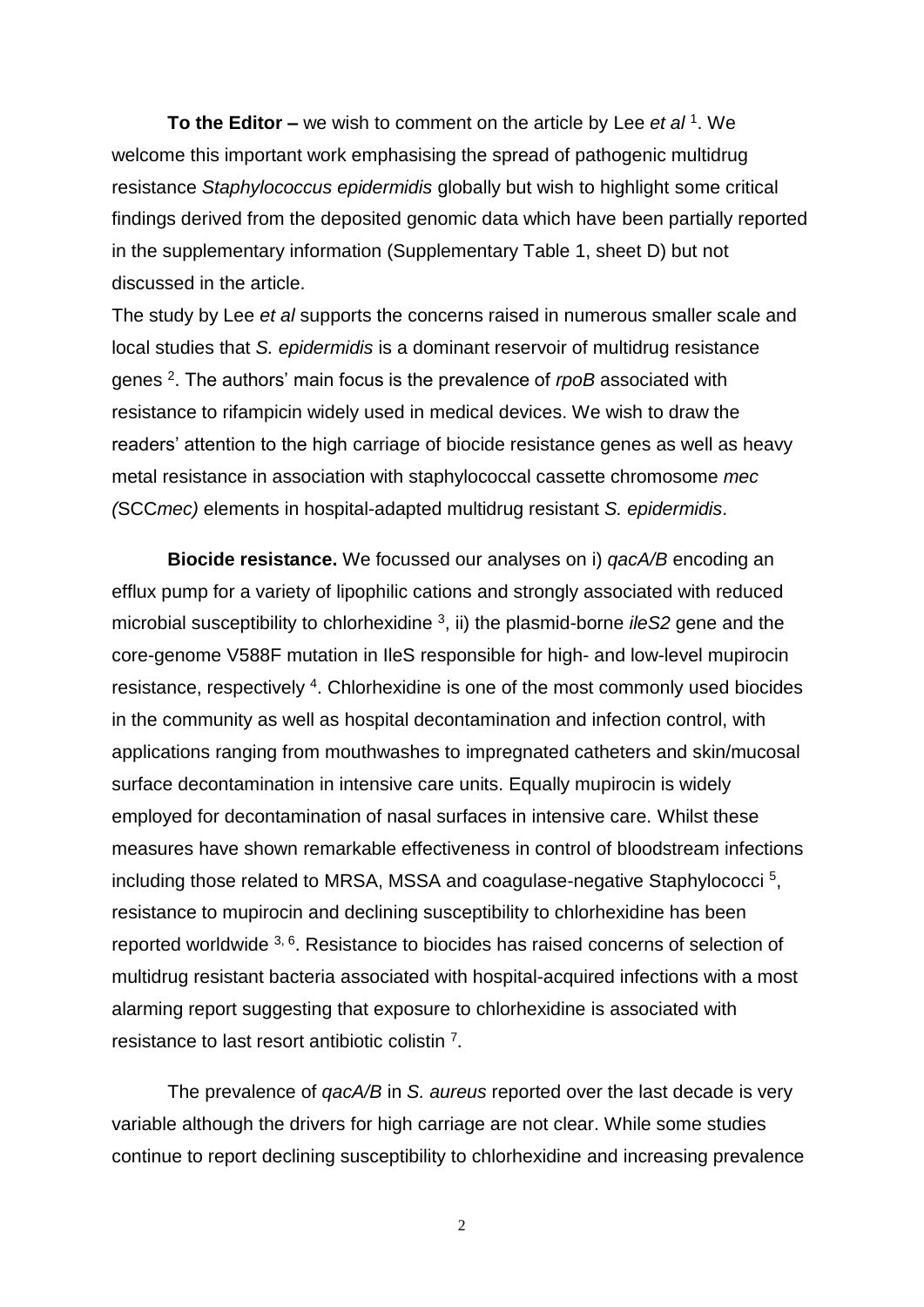of *qacA/B* in MRSA from a range of clinical settings <sup>8, 9</sup>, other studies, including our own work, report low presence of *qacA/B* in *S. aureus* from screening samples and bacteraemia patients <sup>10, 11</sup>. However, we have shown a high prevalence (80%) of *qacA/B* in *S. epidermidis* isolates from blood cultures randomly collected over 6 years in an intensive care unit in Scotland, with *qacA/B* carriage coinciding with reduced susceptibility to chlorhexidine <sup>11</sup>. Importantly the majority of *qacA/B* isolates in this study belonged to multidrug resistant clone ST2, the same lineage that dominated in the collection of isolates studied by Lee *et al*. We have also identified genetic determinants of resistance to mupirocin (*ileS2*, V588F mutation in IleS) and/or triclosan (*sh-fabI,* F204L mutation in FabI) in 65% of *qacA/B S. epidermidis* isolates <sup>11</sup>. Notably, in some cases mupirocin resistance genes were co-located with *qacA/B* on variants of known MRSA mobile elements raising the possibility of horizontal transfer of multidrug resistance genes between *S. epidermidis* and *S. aureus* <sup>11</sup> *.* 

We have analysed the genomic data published by Lee *et al* (ENA, Bioproject PRJEB12090, PRJNA470534 and PRJNA470752) for carriage of the *qacA/B* genes, the IleS-V588F mutation, the *ileS2*(*mupA*) gene, the FabI-F204L mutation and the *sh-fabI* gene. We did not analyse either *ileS* or *fabI* promoter mutations, thus underestimating resistance to mupirocin and triclosan. Analysis of the 226 clinical isolates in Lee *et al* revealed significant enrichment of biocide resistance in the three hospital-adapted multidrug resistant lineages of this global collection of pathogenic *S. epidermidis*, namely ST2, ST2-BPH0662 and ST23. The proportion of *qacA/B* positive isolates belonging to the ST2 and ST2-BPH0662 clones (85% and 78%, respectively) was significantly higher (p= 0.004, Fisher's exact test) than that detected in all other isolates cumulatively (68%). The ST23 and the ST2-BPH0662 lineage showed increased carriage of the core-genome IleS-V588F mupirocin resistance mutation compared to the other isolates (56% ST23, 48% ST2-BPH0662, 10% in other isolates; p< 0.0001 for both lineages) but not of the plasmid-borne *ileS2* (*mup*A) gene. There were no significant differences in the carriage rate of *sh\_fabI* and FabI-F204L mutations pointing to a lesser role of triclosan, a biocide primarily used in household products.

3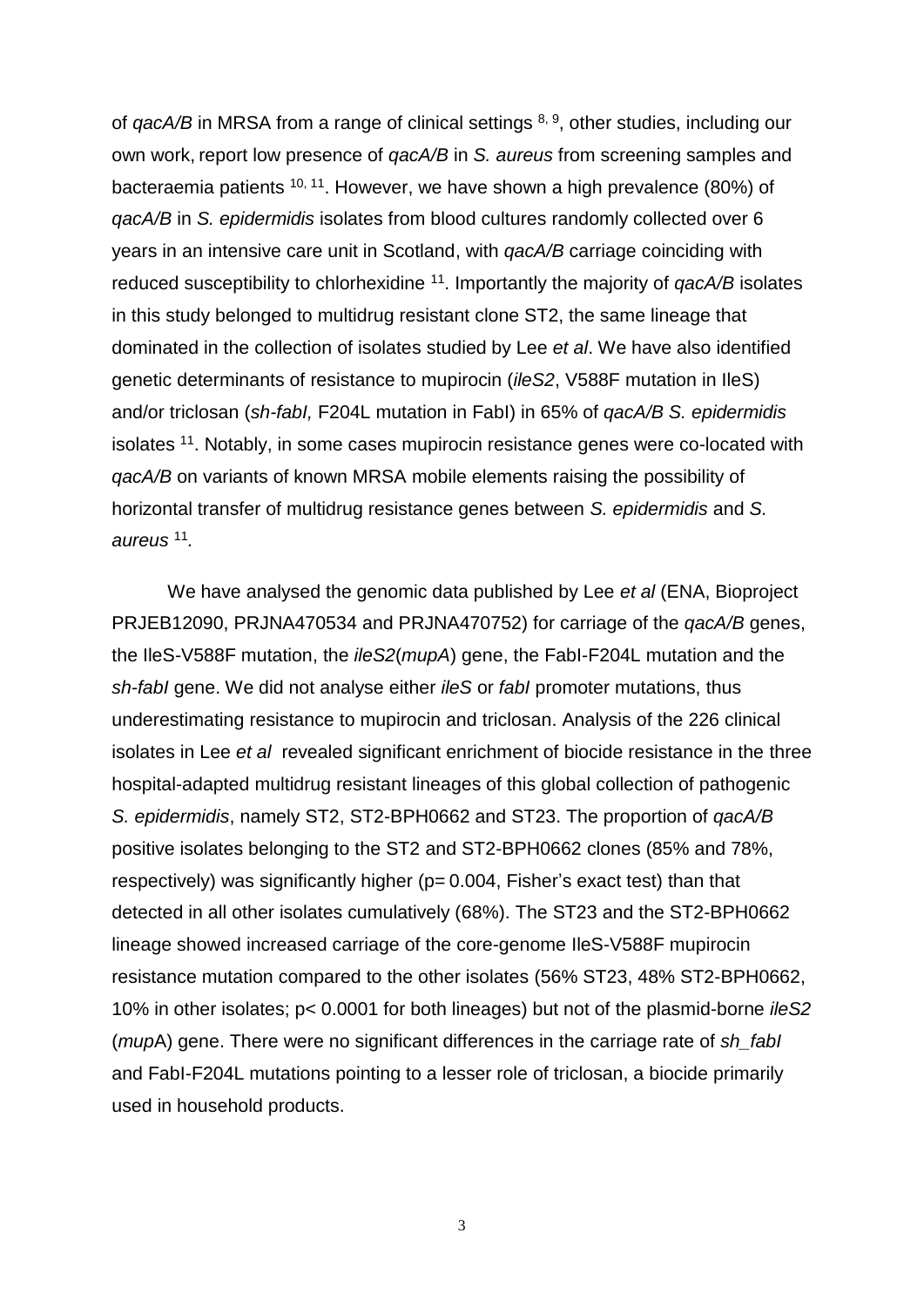**SCC***mec* **and heavy metal resistance.** Our analysis revealed that all isolates belonging to the ST2 BPH0662 lineage described in Lee *et al* carry an SCC*mec* element orthologous to the SCC*mec* associated with the copper and mercury resistance mobile element (COMER) in community-associated MRSA USA300<sup>12</sup>. In ST2 BPH0662 it presents as a composite element comprising an SCC*mec* type III and a COMER-like locus which, in addition to copper and mercury resistance, carries cadmium and arsenic resistance gene clusters that are not present in the MRSA SCC*mec* COMER element. Of note, decreased susceptibility to copper has been recently linked to increased resistance of COMER-positive *S. aureus* to macrophage killing and the success of the USA300 clone  $^{13}$ .

The global and sustained dominance of three hospital-adapted multidrug resistant lineages with high carriage of chlorhexidine and mupirocin resistance genes raises concerns of selection of multidrug resistance by these two biocides*.* Further, carriage of SCC*mec* in association with metal resistance genes points to selection of multidrug resistant *S. epidermidis* which may display enhanced fitness and resistance to innate immunity by analogy with *S. aureus*. Indeed, we have previously demonstrated that antibiotic use is an important predictor of prevalence density of dominant multidrug resistant clones  $14 -$  we speculate a similar effect by intensive use of metals, chlorhexidine and mupirocin as previously suggested <sup>15</sup>. To support or refute this claim we recommend that future genomic analysis of hospital-acquired multidrug resistant *S. epidermidis* should include analysis of biocide resistance genes. Functional studies are required to evaluate the role of heavy metal resistance genes related to SCC*mec* elements in *S. epidermidis*.

## **References**

1. Lee, J. Y. H. *et al*. Global spread of three multidrug-resistant lineages of Staphylococcus epidermidis. *Nat. Microbiol.* **3**, 1175-1185 (2018).

2. Otto, M. Coagulase-negative staphylococci as reservoirs of genes facilitating MRSA infection: Staphylococcal commensal species such as Staphylococcus epidermidis are being recognized as important sources of genes promoting MRSA colonization and virulence. *Bioessays* **35**, 4-11 (2013).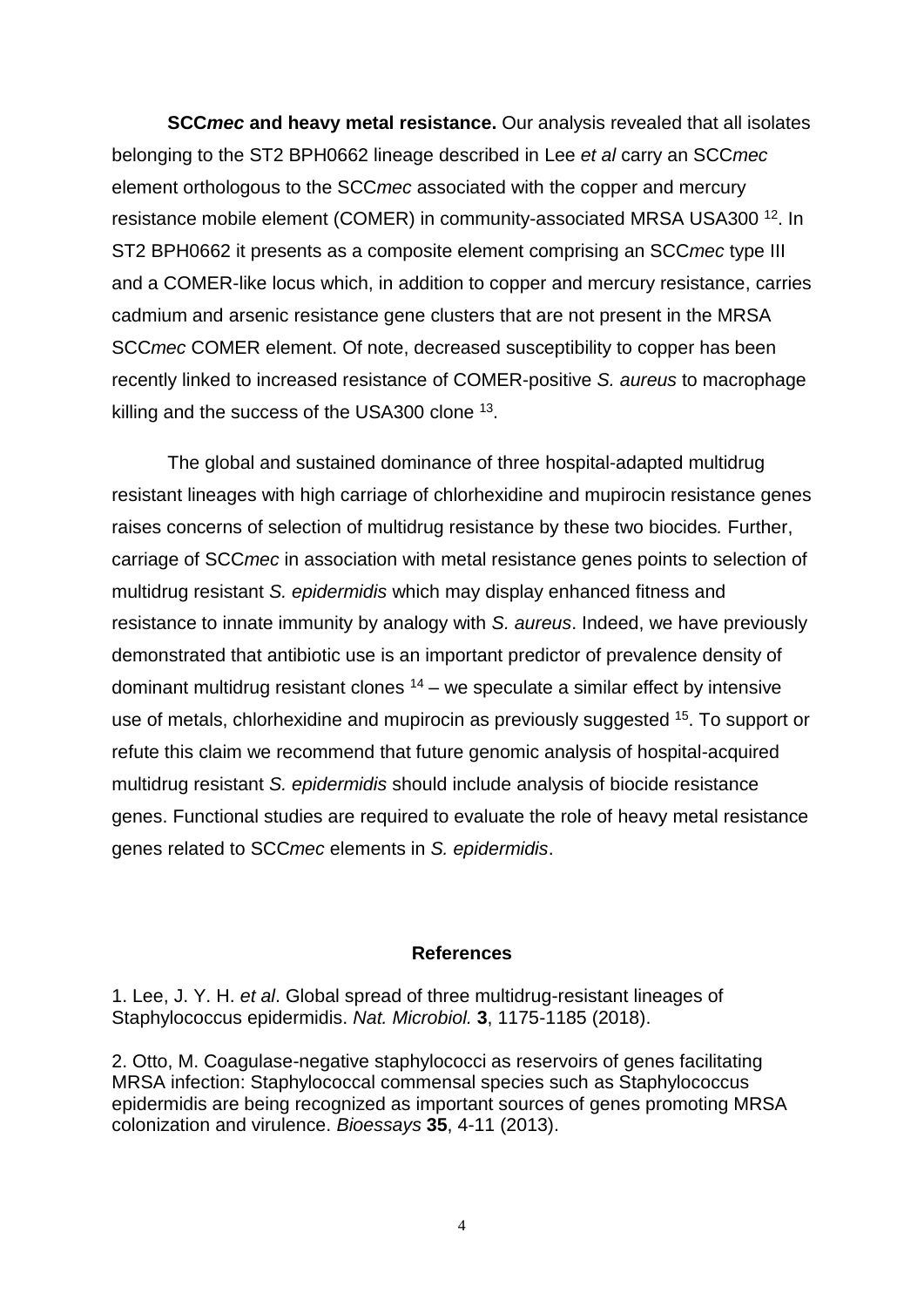3. Furi, L. *et al*. Evaluation of reduced susceptibility to quaternary ammonium compounds and bisbiguanides in clinical isolates and laboratory-generated mutants of Staphylococcus aureus. *Antimicrob. Agents Chemother.* **57**, 3488-3497 (2013).

4. Hurdle, J. G., O'Neill, A. J., Mody, L., Chopra, I. & Bradley, S. F. In vivo transfer of high-level mupirocin resistance from Staphylococcus epidermidis to methicillinresistant Staphylococcus aureus associated with failure of mupirocin prophylaxis. *J. Antimicrob. Chemother.* **56**, 1166-1168 (2005).

5. Gould, I. M. *et al*. Topical antimicrobials in combination with admission screening and barrier precautions to control endemic methicillin-resistant Staphylococcus aureus in an Intensive Care Unit. *Int. J. Antimicrob. Agents* **29**, 536-543 (2007).

6. Otter, J. A. *et al*. Selection for qacA carriage in CC22, but not CC30, methicillinresistant Staphylococcus aureus bloodstream infection isolates during a successful institutional infection control programme. *J. Antimicrob. Chemother.* **68**, 992-999 (2013).

7. Wand, M. E., Bock, L. J., Bonney, L. C. & Sutton, J. M. Mechanisms of Increased Resistance to Chlorhexidine and Cross-Resistance to Colistin following Exposure of Klebsiella pneumoniae Clinical Isolates to Chlorhexidine. *Antimicrob. Agents Chemother.* **61(1). pii: AAC.01162-16. doi**, 10.1128/AAC.01162-16. Print 2017 Jan. (2017).

8. Cho, O. H. *et al*. Prevalence and Microbiological Characteristics of qacA/B-Positive Methicillin-Resistant Staphylococcus aureus Isolates in a Surgical Intensive Care Unit. *Microb. Drug Resist.* **24**, 283-289 (2018).

9. Rondeau, C. *et al*. Current Molecular Epidemiology of Methicillin-Resistant Staphylococcus aureus in Elderly French People: Troublesome Clones on the Horizon. *Front. Microbiol.* **7:31. doi**, 31 (2016).

10. Hayden, M. K. *et al*. Chlorhexidine and Mupirocin Susceptibility of Methicillin-Resistant Staphylococcus aureus Isolates in the REDUCE-MRSA Trial. *J. Clin. Microbiol.* **54**, 2735-2742 (2016).

11. Hijazi, K. *et al*. Susceptibility to chlorhexidine amongst multidrug-resistant clinical isolates of Staphylococcus epidermidis from bloodstream infections. *Int. J. Antimicrob. Agents* (2016).

12. Planet, P. J. *et al*. Parallel Epidemics of Community-Associated Methicillin-Resistant Staphylococcus aureus USA300 Infection in North and South America. *J. Infect. Dis.* **212**, 1874-1882 (2015).

13. Purves, J. *et al*. A horizontally gene transferred copper resistance locus confers hyper-resistance to antibacterial copper toxicity and enables survival of community acquired methicillin resistant Staphylococcus aureus USA300 in macrophages. *Environ. Microbiol.* **20**, 1576-1589 (2018).